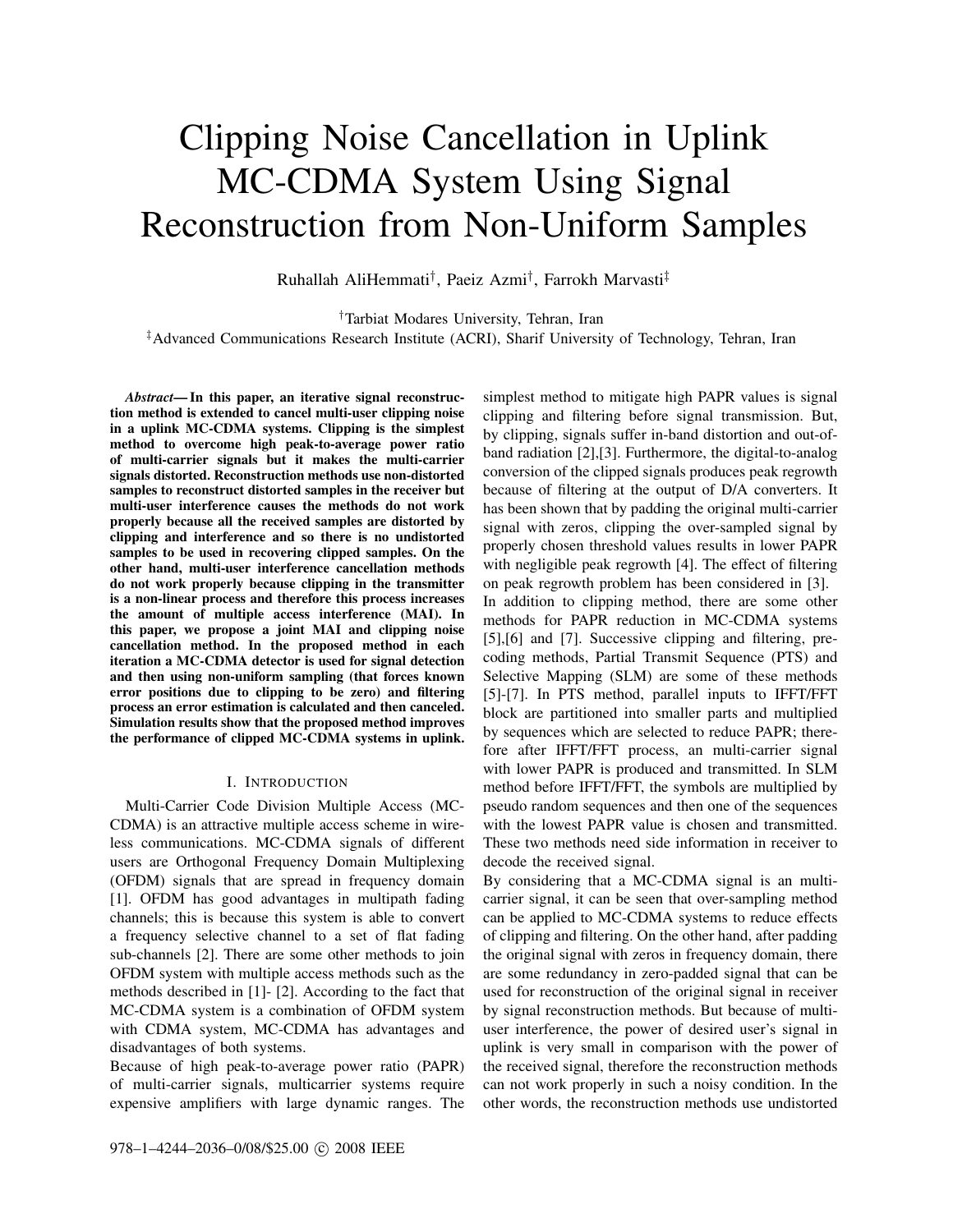samples to recover distorted samples but because of multi access interference (MAI) all of the samples are distorted.

To cancel MAI, there are some methods known as multiuser interference cancellation or multi-user detection methods [8]. But these methods can not work properly in the presence of clipping distortion in MC-CDMA systems. For example in case of using orthogonal spreading codes, clipping removes orthogonality among users and furthermore because of non-linear nature of clipping, this process can not be modeled as a linear process and so the performance of MAI cancellation methods severely degrades. These facts have motivated us to propose a method that jointly cancels MAI and clipping noise.

Our proposed iterative method in each iteration has a MAI cancellation procedure along with a clipping noise cancellation process. In fact, in the proposed iterative method in each step a detection method, which can be an interference cancellation technique is applied to received signal; then non-uniform sampling and filtering processes are applied to different users' signals reproduced after interference cancellation; and then an approximation of error due to clipping and residual interference is computed. By applying this approximation of error, the detection method performs better and it gives a better approximation of the signal in the next iteration. Our simulation results for Rician fading channels show that the proposed method improves the performance of oversampled MC-CDMA systems in BER (Bit Error Rate) performance without any extra bandwidth. This is because the extra bandwidth due to zero-padding is totally removed when the signal is filtered before transmission.

Following this introduction, the paper is organized as follows: the structure of MC-CDMA systems is briefly reviewed in section II. In section III, basis of the iterative method is described and based on it an iterative method for jointly clipping noise and MAI cancellation is proposed. Section IV presents the simulation results and the conclusion is presented in section V.

# II. SYSTEM DESCRIPTION

A complex base-band MC-CDMA signal for  $l^{th}$  user can be expressed as follows:

$$
s_l(t) = \sum_{i = -\infty}^{+\infty} \sum_{n = 0}^{N-1} \gamma_l(i) b_l(i) c_l(n) e^{j2\pi n f_0 t}, \quad (1)
$$

where  $f_0$  denotes the sub-channels spacing and it is set to  $f_0 = \frac{1}{T}$  to produce orthogonal sub-carriers, where T is time duration of each input symbol(symbol time).  $N$ is the number of sub-carriers that is processing gain of MC-CDMA system. In (1),  $\gamma_l(i)$  is the power control

coefficient for  $l^{th}$  user in  $i^{th}$  transmission. If there is no power control in cellular system, all the power control coefficients are set to  $1<sup>1</sup>$ .  $b_l(i)$ , and  $c_l(n)$  denote  $i^{th}$  binary data of  $l^{th}$  user and spreading code of  $l^{th}$ user assigned to  $n^{th}$  subcarrier, respectively. After baseband modulation, the signal is modulated with carrier frequency  $f_c$ , and then we have following real signal in the transmitter:

$$
x_l(t) = Re\{\sum_{i=-\infty}^{+\infty}\sum_{n=0}^{N-1} \gamma_l(i)b_l(i)c_l(n)e^{j2\pi(nf_0+f_c)t}\}.
$$
\n(2)

For measuring amplitude fluctuations of multicarrier signals, the value of PAPR is a good criterion. In uplink, signal of each user is clipped and filtered separately and signals of all users are added in the base-station receiver with different delays. PAPR value of each user signal is defined as follows [2]:

$$
PAPR = \max \frac{|s_l(t)|^2}{P_{ave}^{(l)}} : for \ l^{th}user,
$$
 (3)

where  $P_{ave}^{(l)}$  is the average power of the multi-carrier signal of  $l^{th}$  user:

$$
P_{ave}^{(l)} = E\{|s_l(t)|^2\},\tag{4}
$$

where  $E\{.\}$  is expectation operator. From (1) and (3), it can be seen that if the components of the summation are in the same phase, the amplitude of the multi-carrier signal will be very much larger than its mean value and therefore PAPR of the multi-carrier signal will be large. Fig.1 shows the block diagram of uplink MC-CDMA system which is used in the analysis of this paper. Bold symbols represent vector quantities. As it can be seen in Fig.1, information symbols of each user are spread by the spreading sequence of that user in the way that the data are copied with rate  $N$ , which is the number of sub-carriers, and multiplied by the signature sequence of that user. Then the spread data of each user are zero padded. After that the MC-CDMA signal is produced by an IFFT operation. Padding zeros reduces the PAPR of the signal and acts as an over-sampling method that helps the reconstruction process of distorted samples at the receiver. The MC-CDMA signal before transmission is clipped and filtered. The resulted signal is transmitted through a communication channel modeled in this paper as a multi-path Rician fading channel which is specific for each user. Sum of these signals produces input signal of base-station receiver. By assuming a multi-path fading

<sup>&</sup>lt;sup>1</sup>In uplink, power control coefficients are chosen so that power of all users' signals in the receiver be the same but in downlink a closed looped power control is applied to ensure that all users have desirable bit error rate and therefore, power control coefficients are determined by this control loop.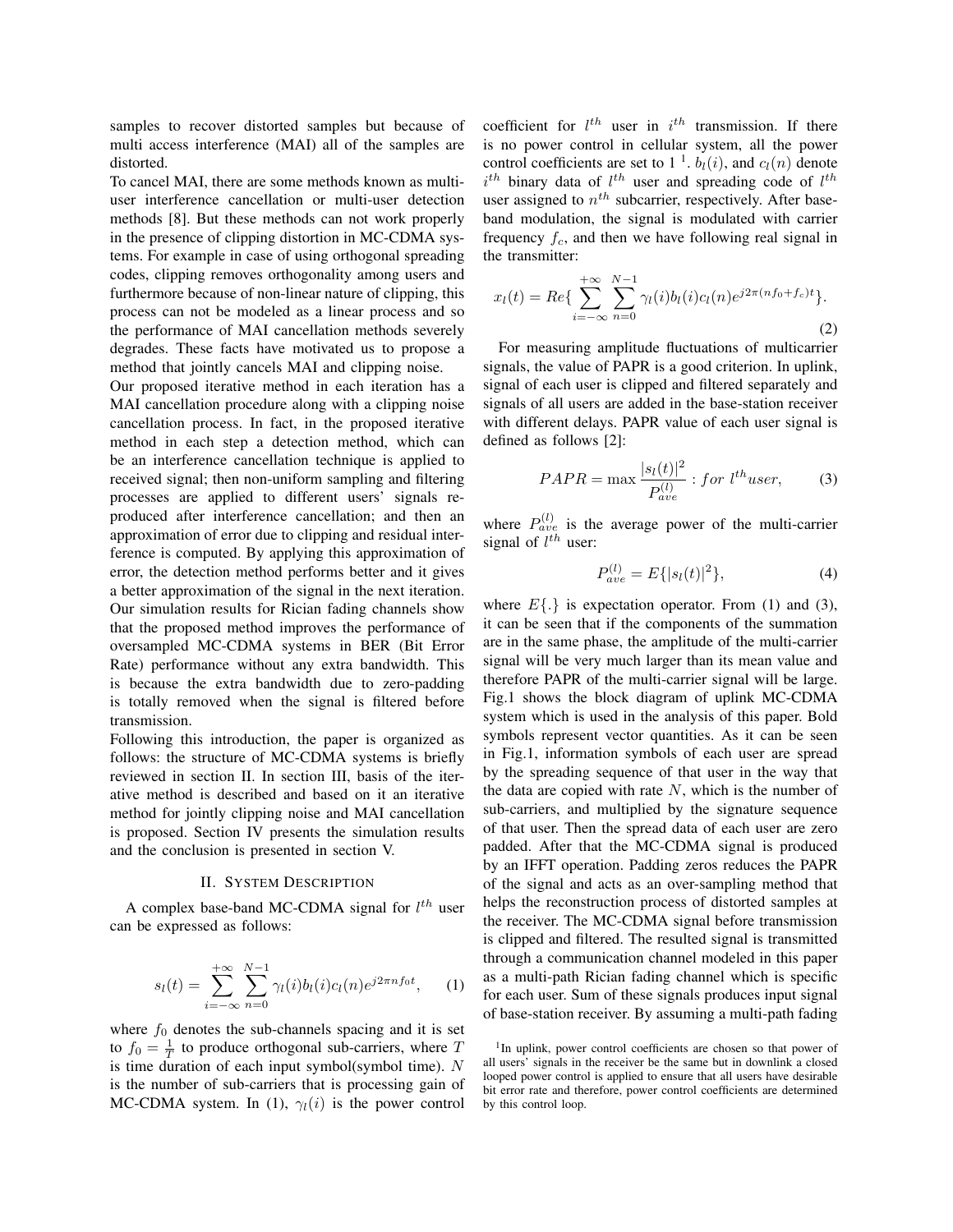

Fig. 1. The Block Diagram of an uplink MC-CDMA system, **r** is received signal in base-station.

channel, the base-band received signal at the input of the receiver is as follows:

$$
r(t) = \sum_{l=1}^{L} r_l(t), \quad 0 \le t \le T
$$
 (5)

where

$$
r_l(t) = h^{(l)}(t) * s_l(t) + \xi_l(t), \quad 0 \le t \le T \quad (6)
$$

in which  $s_l(t)$ , and  $\xi_l(t)$  are the base-band transmitted signal, and a base-band zero mean Gaussian random noise related to user l, respectively. ∗ denotes the convolution operator and  $h_l(t)$  is multi-path fading channel impulse response related to user  $l$  that can be modeled in discrete domain as an FIR filter with Rician distributed weights. By using cyclic prefix(CP), we have circular convolution in discrete domain that makes possible to use low complexity single tap frequency domain equalizers in multi-carrier receivers [9]. In discrete domain, by using CP, (6) can be written as follows:

$$
r_l[n] = h^{(l)}[n] \otimes s_l[n] + \xi_l[n], \quad 0 \le n < N \tag{7}
$$

where ⊗ denotes the circular convolution operator. In Fig. 1, we have:

$$
\mathbf{H}^{(l)} = diag(FFT\{h^{(l)}[0], h^{(l)}[1], ..., h^{(l)}[L'], 0, ..., 0\}),
$$
\n(8)

where  $H^{(l)}$  denotes channel coefficients in frequency domain for  $l^{th}$  user in matrix form  $(N \times N$  matrix) and therefore the number of zeros in the above equation is  $N - (L' + 1)$  where  $L' + 1$  is the length of the FIR filter denoting the channel length, i.e., the number of resolvable paths. These coefficients are random variables with Rician or Rayleigh distribution and may vary with time in each multi-carrier block over fast fading channel.

#### III. THE ITERATIVE METHOD

In this section, after reviewing the iterative method, we will propose an extension of the method that is a technique to jointly cancel clipping distortion and MAI in uplink MC-CDMA system. The iterative technique has been first proposed in [10] for interpolation noise cancellation and it has been shown that this method can be used for suppression of distortion noise caused by any linear or nonlinear distortion source under some convergence conditions. In fact, without explicitly knowing the transform function of the distortion source, the iterative method gives an inverse of the distortion function by placing it in iterations [11]. In [4] the authors have used the iterative method for clipping noise cancellation in OFDM systems. In this paper we extent the method to jointly cancel MAI and clipping noise. The iterative method is expressed as follows:

$$
x_n(t) = \lambda PSx(t) + (I - \lambda PS)x_{n-1}(t)
$$
 (9)

where  $S$  and  $P$  are sampling operator and low-pass filtering,  $\lambda$  is a relaxation factor and  $x_n(t)$  is the output of  $n^{th}$  iteration and an proper initial condition is  $x_0(t) =$  $PSx(t)$ . Fig.2 shows schematics of the iterative method. By denoting the error operator as  $E = I - PS$  and by replacing it in the block diagram of Fig.2, we have another equivalent block diagram that can be seen in Fig.3. In Fig.3,  $F_n$  is the system function of the iterative method with *n* iterations. Then, by choosing  $\lambda = 1$ , we have(see Fig.3):

$$
F_n = [(E+I)E+I...]E+I = I + E + ... + En (10)
$$

where *I* is the identity operator. Whenever  $n \longrightarrow \infty$ , then we have  $F_n \longrightarrow F = \frac{I}{I-E} = (PS)^{-1}$ , if only if  $\Vert E \Vert < 1$ . In other words, if and only if the power of error due to nonuniform sampling and filtering be less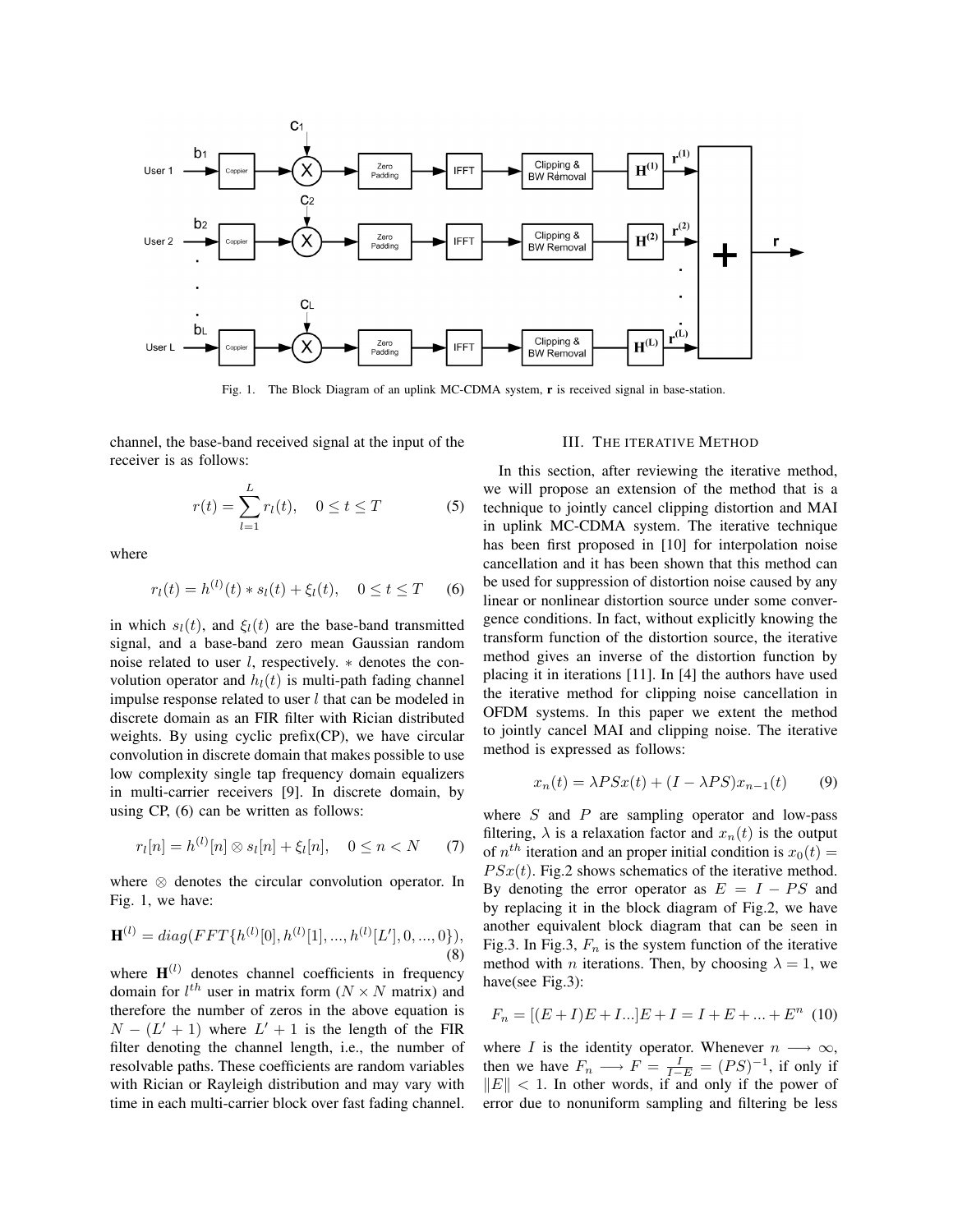than the power of input signal, the distortion caused by the nonuniform sampling converges to zero.

Now we try to use the iterative method to reconstruct clipped multi-carrier signals in the receiver. In our previous paper, we have shown that this idea works for clipping noise cancellation purposes in OFDM system; in fact we have shown that for OFDM signals, nonuniform sampling & filtering have nearly similar results with clipping & filtering. Furthermore, the method of [4] can be straight forwardly be applied in downlink MC-CDMA systems. In downlink MC-CDMA system, multi-carrier signals of different users in base-station are added in the synchronous manner and the resultant signal, which may have large PAPR values, is clipped and filtered to mitigate high peak values. Therefore in the receiver of downlink MC-CDMA system, the received clipped signal can be reconstructed using the iterative method; then data of different users can be extracted using their own spreading codes. Simulation results show the convergence of the iterative method for such systems. In uplink MC-CDMA system each user produces its multi-carrier signal that may have large peak values. In the transmitter, the signal is clipped and the resulted signal is transmitted; therefore in the base-station receiver, there is a sum of some clipped signals. For signal reconstruction, because of clipping, we must resolve our desired signal among other users' interfering signals. But for resolving our desired signal, we must use one of different single-user or multi-user detection (or interference cancellation) methods. Performance of detection methods are degraded due to clipping because in an MC-CDMA system using orthogonal codes, after clipping, signals of different users will not be orthogonal. Above argument shows that a joint method for signal reconstruction and multi/single user detection will gain us a good performance for uplink MC-CDMA systems. Above facts encourages us to propose an uplink MC-CDMA system with the iterative method but the block  $PS$  is changed to more complex block that is containing multi-user detection / interference cancellation in each iteration. This block is shown in Fig. 3.

In the proposed iterative method, each iteration is consisted of a type of MC-CDMA detector such as



Fig. 2. The Block Diagram of the Iterative Method.



Fig. 3. The function replaced the process  $PS$  in the proposed method

single-user detector or multi-user detector that can be seen as a method doing signal mapping to original data constellation (binary) followed by processes of zeropadding, FFT and non-uniform sampling with filtering. It must be noted that in binary MC-CDMA system, the input bit only changes the polarity of transmitted signal for each user then because of knowing all the signature sequences in the BTS, the receiver of uplink MC-CDMA knows the locations of clipping errors for each user so non-uniform sampling only forces known error locations to zero. The resultant signal is filtered and the signals of different users are added. After that, by using the received signal that is chosen as reference signal and output of previous iteration, the error signal is estimated. It must be notified that the estimated error signal consists of error due to clipping and error due to MAI. All theses processes are repeated to provide us better estimations of clipping noise. Moreover by reconstructing the clipped signals, the MC-CDMA detection method gains better performance.

Our simulation results presented in the next section show that for Rician fading channels with Additive White Gaussian Noise, i.e. AWGN, the iterative method can efficiently mitigate clipping distortion for uplink MC-CDMA system without using any side information such as those of PTS and SLM techniques [5]-[7].

## IV. SIMULATION RESULTS

In order to evaluate the performance of the proposed method over statistically independent Rician flat fading sub-channels, we consider a typical binary MC-CDMA uplink system with spreading gain of  $N = 32$  where N is also number of sub-carriers for multi-carrier system and Hadamard-Walsh codes are used for spreading. In this system, we oversample the symbol sequence by rate of 4. The rate of 4 is chosen because in [3], it has been shown that for OFDM signals it is a near optimum point to reduce probability of clipping with a moderate complexity. It means that the oversampled signal is produced by inserting  $3 \times 32 = 96$  zeros at the end of the sequence and therefore, the size of IFFT/FFT module becomes  $4 \times 32 = 128$ .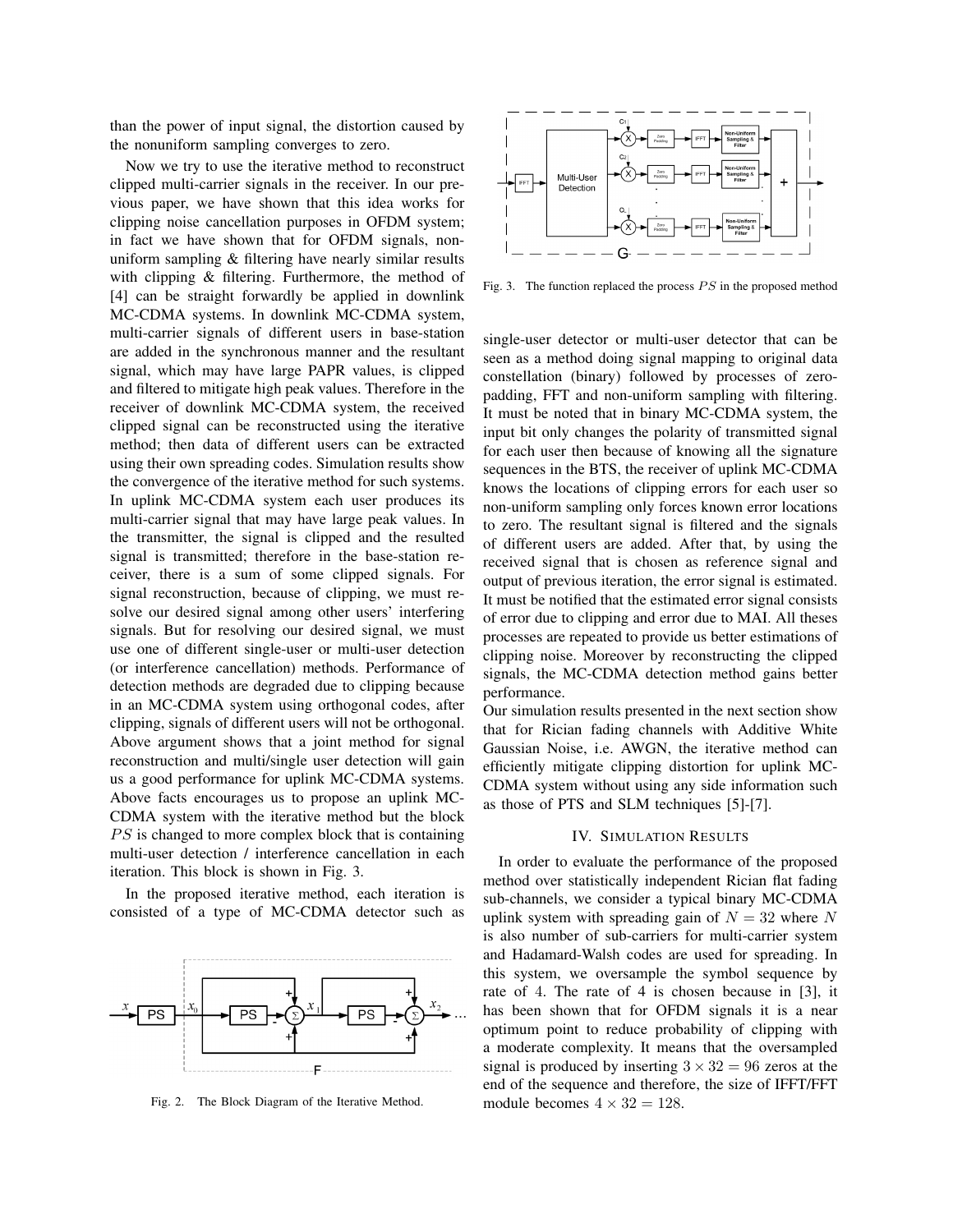The amount of MAI can be calculated using Signal-to-Interference Ratio (SIR) that is defined as:

$$
SIR = \frac{\text{average power of desired user}}{\text{average total power of interfering users}} = \frac{P}{(L-1)P} = \frac{1}{(L-1)}
$$
(11)

Equation (11) is obtained by assuming that there is power control in uplink and then all users have the same power in the base-station receiver.

Fig. 4 shows the BER performance versus  $\frac{E_b}{N_0}$  for a 23-user uplink MC-CDMA system using the proposed joint multi-user interference and clipping noise cancellation method. The proposed iterative method uses the decorrelator multiuser detection method with clipping ratio of  $\sqrt{3}$  and with the optimized relaxation factor of  $\lambda$ =0.3, 0.2, and 0.1 for the first, second and third iterations, respectively. It can be seen that for BER of  $5 \times 10^{-4}$  we see approximately 3 dB improvement in  $\frac{E_b}{N_0}$  performance for only one iteration. Fig. 5 shows the BER performance versus  $\frac{E_b}{N_0}$  for a synchronous 20-user uplink MC-CDMA system with decorrelator multiuser detection method with clipping ratio of  $\sqrt{2}$  and with optimized relaxation factor of  $\lambda$ =0.3, 0.2 and 0.1 for the first, second and third iterations, respectively. As it is seen from Fig. 5 for BER of  $5 \times 10^{-4}$  there is at least 2 dB improvement in  $\frac{E_b}{N_0}$  performance by using only one iteration. Fig. 6 shows same simulation condition with fig. 5 but with less users  $L=17$ . It can be seen that by decreasing number of users, BER values improve.

It can be seen from figs. 4 to 6 that the proposed method considerably improves the BER performance of the clipped MC-CDMA system for different values of clipping threshold. Furthermore, by increasing the number of iterations, the BER performance improves for  $\frac{E_b}{N_0}$  values more than 10 dB in conditions of figs. 4 to 6. This fact shows that, for sufficiently high values of  $\frac{E_b}{N_0}$ , the joint method reconstruct the original signal for commonly used threshold values of clipping.

## V. CONCLUSION

In this paper, an iterative method for joint clipping noise and interference cancellation in uplink MC-CDMA system has been proposed. The proposed method, in each iteration, uses a single-user or multi-user detection method accompany with non-uniform sampling & filtering process which are applied to different users' signals; then using the received signal as reference signal, an approximation of error due to clipping and residual interference is computed and removed from the received signal. Computer simulations show that this method improves the performance of the clipped MC-CDMA



Fig. 4. BER versus  $\frac{E_b}{N_0}$  with decorrelator, clipping ratio of  $\gamma = \sqrt{3}$ , Number of users L=23, SIR=-13.4 dB.

system considerably in uplink for practical values of clipping threshold without using any extra bandwidth.

#### **REFERENCES**

- [1] R. Prasad and S. Hara, "An overview of multi-carrier cdma," *IEEE 4th Int. Symp. Spread Spectrum Techniques and Application*, pp. 107–111, Sep. 22-25 1996.
- [2] R. V. Nee and R. Prasad, *OFDM for Wireless Multimedia Communications*. Norwood, MA: Artech House, 2000.
- [3] X. Li and L. J. Cimini, "Effects of clipping and filtering on the performance of ofdm," *in Proc. IEEE Vehicular Technology Conf. (VTC)*, pp. 1634–1638, May 1997.
- [4] R. AliHemmati, P. Azmi, and F.Marvasti, "Ofdm clipping distortion compensation using an iterative method," in *Proc. of VTC'2005 fall*, Sept. 2005.
- [5] T. Ginige, N. Rajatheva, and K. Ahmed, "Dynamic spreading code selection method for papr reduction in ofdm-cdma systems with 4-qam modulation," *IEEE Communications Letters*, vol. 5, no. 10, pp. 408–410, Oct. 2001.
- [6] H. Ochiai and H. Imai, "Ofdm-cdma with peak power reduction based on the spreading sequences," *ICC 1998, Atlanta, USA*, vol. 3, pp. 1299–1303, 1998.
- [7] K. Kang, S. Kim, D. Ahn, and H. Lee, "Efficient papr reduction scheme for satellite mc-cdma systems," *IEE Proc.-Commun.*, vol. 152, pp. 697–703, Oct. 2003.
- [8] S. Verdu, *Multiuser Detection*. Cambridge University Press, 1998.
- [9] S. Keiser, *Multi-Carrier CDMA Mobile Radio Systems-Analysis and Optimization of Detection, Decoding, and Channel Estimation*. PhD Thesis, 1998.
- [10] F. Marvasti, "An iterative method to compenste for the interpolation distortion," *IEEE Transactions on Acoustics, Speech and Signal Processing*, vol. 37, no. 10, pp. 1617–1621, Oct. 1989.
- [11] ——, *Nonuniform Sampling: Theory and Practice*. New York: Kluwer Academic/Plenum, 2001.